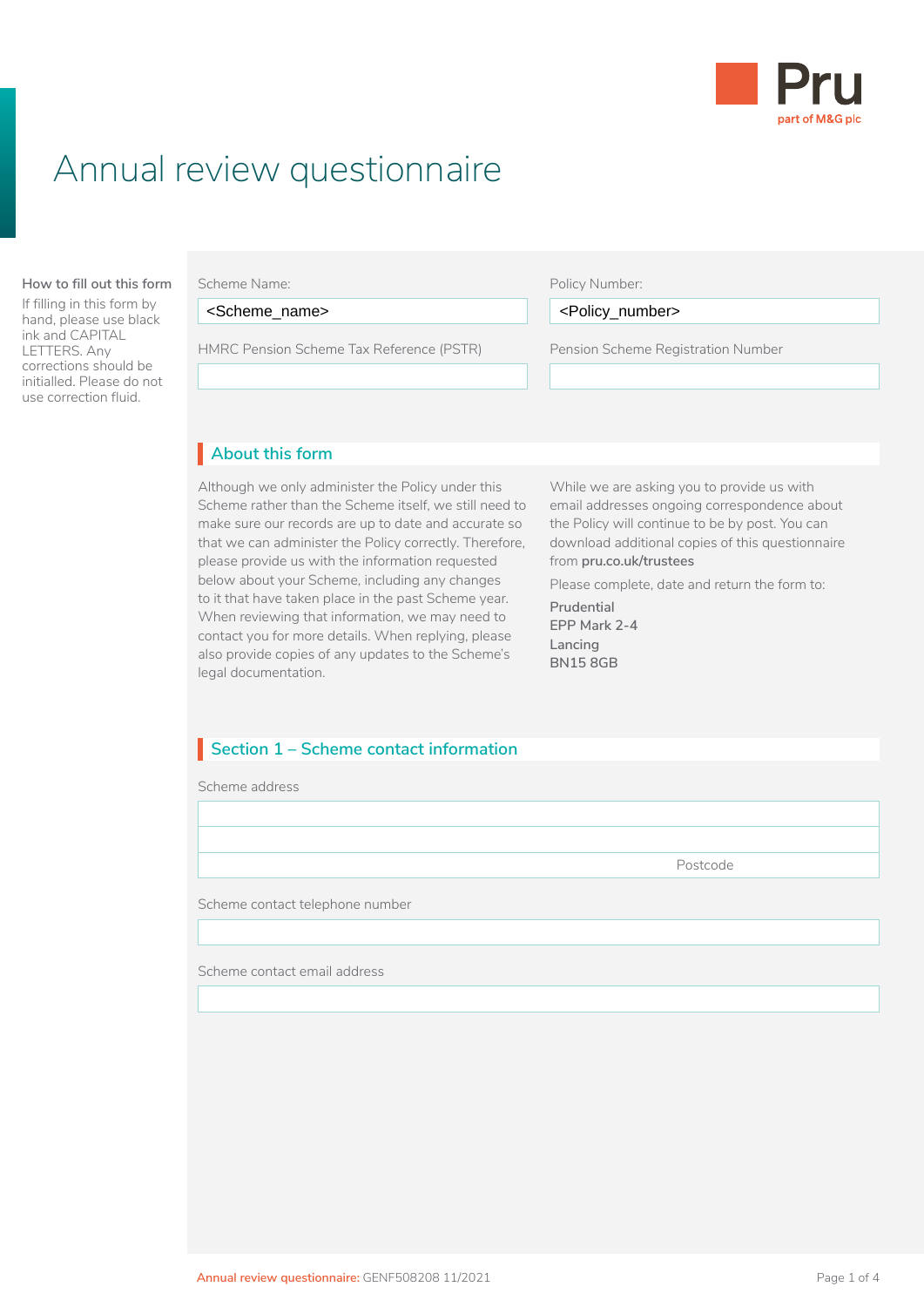| Section 2 - Trustee information |                                                        |
|---------------------------------|--------------------------------------------------------|
| Trustee's full name             | Trustee's contact telephone number                     |
|                                 |                                                        |
| Trustee's full address          | Trustee's registered number, if limited company or plc |
|                                 |                                                        |
|                                 |                                                        |
|                                 |                                                        |
|                                 |                                                        |
| Postcode                        |                                                        |
| Trustee's contact email address |                                                        |
|                                 |                                                        |
| Trustee's full name             | Trustee's contact telephone number                     |
|                                 |                                                        |
| Trustee's full address          | Trustee's registered number, if limited company or plc |
|                                 |                                                        |
|                                 |                                                        |
|                                 |                                                        |
|                                 |                                                        |
| Postcode                        |                                                        |
| Trustee's contact email address |                                                        |
|                                 |                                                        |
| Trustee's full name             | Trustee's contact telephone number                     |
|                                 |                                                        |
| Trustee's full address          | Trustee's registered number, if limited company or plc |
|                                 |                                                        |
|                                 |                                                        |
|                                 |                                                        |
|                                 |                                                        |
|                                 |                                                        |
| Postcode                        |                                                        |
| Trustee's contact email address |                                                        |
|                                 |                                                        |
| Trustee's full name             | Trustee's contact telephone number                     |
|                                 |                                                        |
| Trustee's full address          | Trustee's registered number, if limited company or plc |
|                                 |                                                        |
|                                 |                                                        |
|                                 |                                                        |
|                                 |                                                        |
| Postcode                        |                                                        |
| Trustee's contact email address |                                                        |

If in the last Scheme year any new Trustees have been appointed, or any Trustees have been removed or resigned, please send us a copy of the relevant Deeds or other legal documentation. Information for any new Trustees should be inserted in boxes above.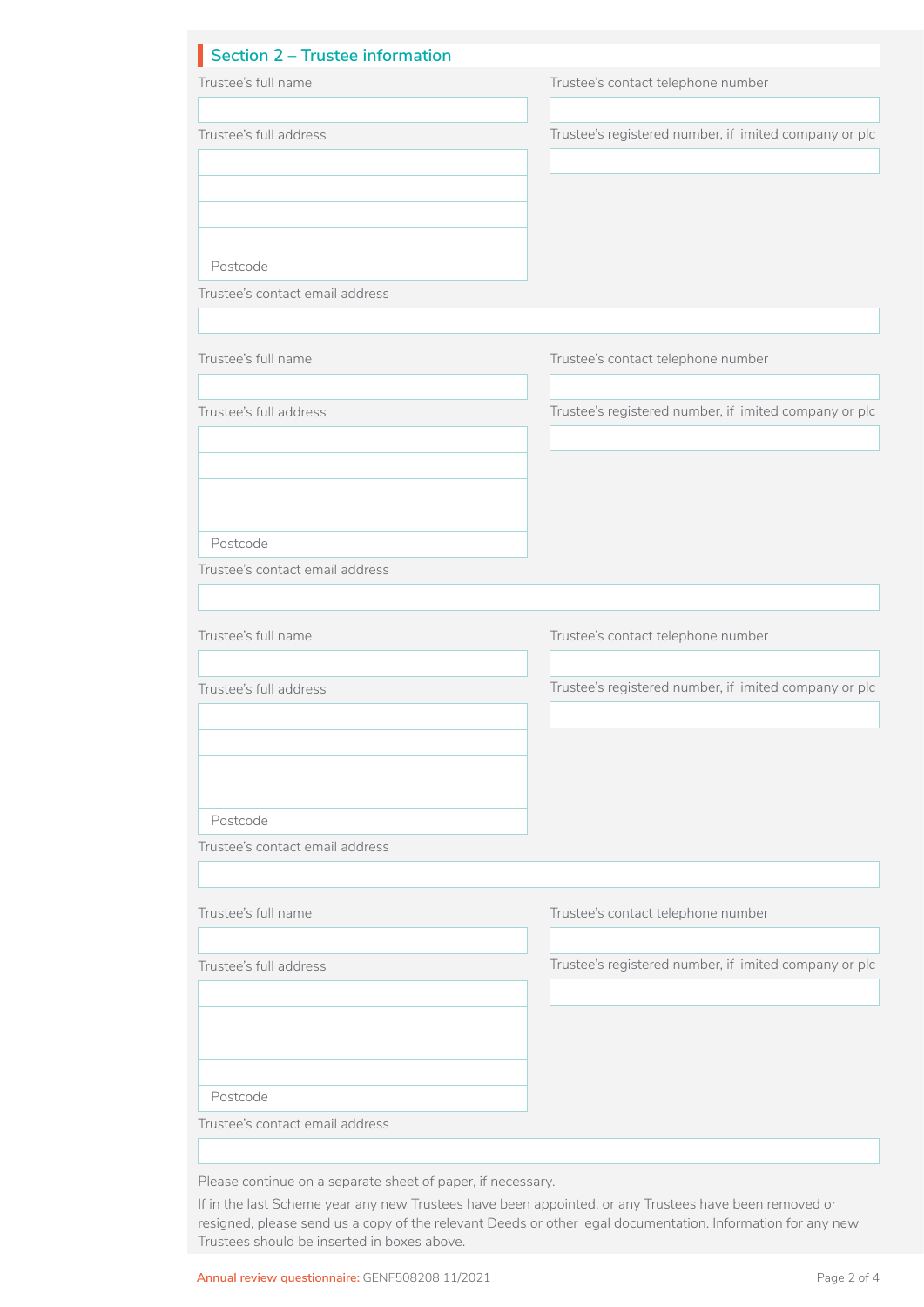# **Section 3 – Declaration**

Once this document has been fully completed, the following declaration must be signed by all Trustees of the Scheme (or an authorised representative), in the space provided.

Please remember to date the form.

We the undersigned confirm the information provided in this questionnaire is true and correct. We undertake to inform Prudential immediately:

- (i) of any change of name and/or address of any Trustee;
- (ii) the appointment of any new Trustee to the Scheme;
- (iii) the removal or resignation of any existing Trustee; and

(iv any other material Scheme change eg change of Scheme name.

| Trustee's full name                                                                                     | Trustee's full name |
|---------------------------------------------------------------------------------------------------------|---------------------|
|                                                                                                         |                     |
| Position                                                                                                | Position            |
|                                                                                                         |                     |
| Signature                                                                                               | Signature           |
|                                                                                                         |                     |
| Trustee's full name                                                                                     | Trustee's full name |
|                                                                                                         |                     |
| Position                                                                                                | Position            |
|                                                                                                         |                     |
| Signature                                                                                               | Signature           |
|                                                                                                         |                     |
|                                                                                                         |                     |
| Trustee's full name                                                                                     | Trustee's full name |
|                                                                                                         |                     |
| Position                                                                                                | Position            |
|                                                                                                         |                     |
| Signature                                                                                               | Signature           |
|                                                                                                         |                     |
|                                                                                                         |                     |
|                                                                                                         |                     |
| Authorised representative of Trustees - if using this option please provide a copy of the authorisation |                     |
| Authorised representative full name                                                                     | Position            |
|                                                                                                         |                     |
| Signature                                                                                               |                     |
|                                                                                                         |                     |
| For and on behalf of the Trustees                                                                       |                     |
| Date                                                                                                    |                     |
| Y<br>$\Box$<br>$\Box$<br>$M$ $M$<br>Y<br>Y<br>Y                                                         |                     |